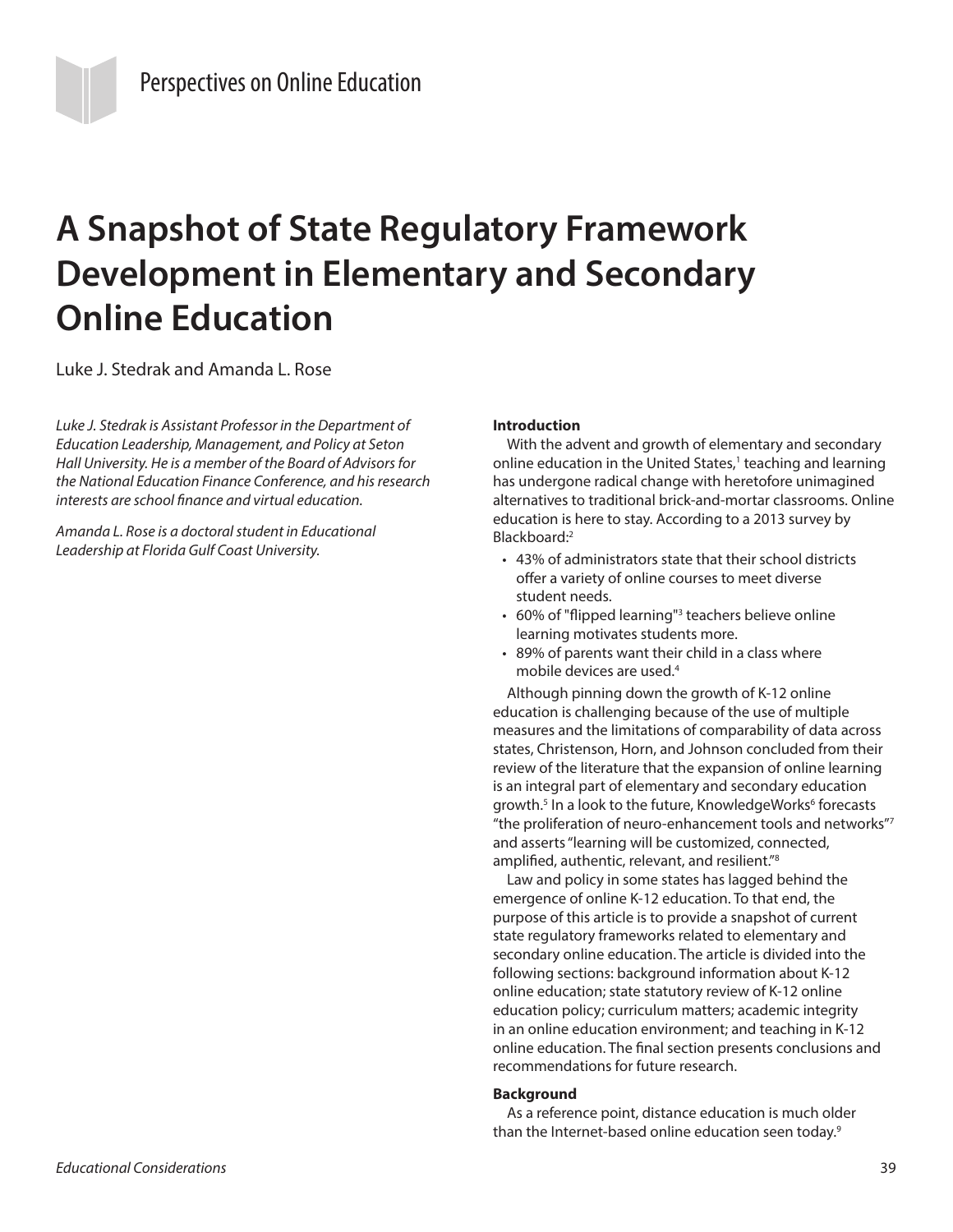Correspondence, television, and other outreach methods for formal learning have been a part of the K-12 educational landscape for decades. The creation of the World Wide Web, commonly referred to as the "Web," has the potential to dramatically broaden students access to classes, often in a cost-effective manner.10 Internet-based online education also differs from earlier learning technologies because students have the ability to network and communicate virtually.

The International Association for K-12 Online Learning (iNACOL) estimates that 1.5 million students have taken at least one elementary and secondary online course,<sup>11</sup> while Ambient Insights, an online learning consulting firm, estimates that over four million students have had at least one virtual learning experience.12 These figures illustrate one of the challenges in quantifying participation in K-12 online education in a meaningful and consistent manner in that there is no consensus on how best to measure participation. A related example is projection of online course enrollments. For example, iNACOL estimates a growth rate of 30% a year to 15 million students, over a quarter of the K-12 student population, by the year 2020.13

The growth of K-12 online education has not been without controversy. First, despite a significant amount of research,<sup>14</sup> research on the effectiveness of K-12 online education is sparse.15 Second, although online education has been hailed as "leveling the playing field" for students, Lin maintained it was "failing to live up to its promise of providing greater opportunity for all."16 In a Washington state study, he found fewer minority, lower income, special education, and bilingual students attended online schools. Further, some state performance audits of K-12 online education have raised concerns not only about academic outcomes, but also fiscal management. In 2006, state auditors in Colorado found that students in online schools, all of which received state taxpayer funding, performed poorly on state exams and had high repeater,<sup>17</sup> attrition, and drop out rates.<sup>18</sup> One online public school even diverted state funding to private religious instruction, a violation of the Colorado constitution.<sup>19, 20</sup> In both the Colorado state auditor's report and a successful court case brought by the Wisconsin Education Association,<sup>21</sup> failure of online schools to employ licensed teachers in violation of state law was brought to the fore. Third, concerns about forprofit providers of public K-12 online education have arisen. In Arizona, publicity related to K12 Inc.'s<sup>22</sup> outsourcing of essay grading and math tutoring to India for students attending its state-funded online school, the Arizona Virtual Academy, resulted in an abrupt halt to these practices.<sup>23</sup> Of note is that K12 Inc. is among six private companies (Educational Options Inc., Apex Learning, PLATO, A+LS, and Connections Academy) that are considered to be the largest third party online course providers in the United States.<sup>24</sup>

## **State Statutory Review**

Language from previous generations of technology remains in some states' statutes. For example, statutes in Louisiana<sup>25</sup> and North Dakota<sup>26</sup> still refer to "distance education courses," and terminology like "remote education programs" is still found in Illinois statutes.<sup>27</sup> In contrast, Arkansas statutes use

contemporary terminology like "Internet, long-distance, and virtual." 28 States with a centralized virtual school use a variety of names, some contemporary, some not.29 For example, Idaho uses "Digital Learning Academy" to describe a centrally funded Idaho state virtual school while "Wyoming Switchboard Network" is the state's online learning platform.

Forty-eight states provide funding specific to K-12 online education, affirming its central role in public K-12 education.30 States use three models for provision and funding: centralized, publicly funded, and a combination of public/private funding. Thirteen states use a centralized model. Nine states use a publicly funded model, but, of these, seven also allow private/for-profit alternatives. In contrast, the public/private funding model allows school districts to choose between a publicly or privately funded virtual school model. Twenty-six states use this model. Some states monitor the participation of for-profit providers of K-12 online education more closely than others. For example, Arizona has a probationary approval mechanism in order to become an accredited provider of online education in the state.<sup>31</sup>

How states oversee and regulate K-12 online education differs. For example, Colorado<sup>32</sup> and Idaho<sup>33</sup> have detailed statutory frameworks, specifying everything from contact hours to teacher requirements and grading policies. Oklahoma provides a third example. Here the state specifies in detail required technical infrastructure of a school; that is, to be a pilot school in the Virtual Internet School in the Oklahoma Network (VISION) program, the school must contain a "video T1 digital circuit, connection to an OneNet DS3 Hub Site, 128 bit encryption servers, and 100mb Internet service to desktops" 34 In contrast, states like Alabama<sup>35</sup> and Alaska<sup>36</sup> delegate oversight and regulation to their respective state board or department of education. Further, Massachusetts leaves such matters up to individual school districts, stating: "Since the Department [of Education] does not approve or oversee online courses, it is up to each school district to decide if it will allow students to take online courses, determine which students can take online courses, and evaluate the available online courses offerings." 37

#### **Curriculum Matters**

Some states take an active interest in curriculum matters related to K-12 online education. For example, Louisiana requires course content to be based upon current learning theory and curriculum standards.38 Also, course content must be clearly written and revised based upon feedback, and include appropriate media for differentiated instruction. Minnesota focuses on course syllabi, but delegates final approval to local school districts.<sup>39</sup> When a student enrolls in a K-12 online course, the provider is required to make the syllabus available to the student's home school district for review. The district has the authority to decide if the syllabus meets the requirement for credit before authorizing the enrollment.

Several states require that individualized learning plans be part of K-12 online education. For example, in Illinois, each student "must have a written remote educational plan that has been approved by the school district."<sup>40</sup> The learning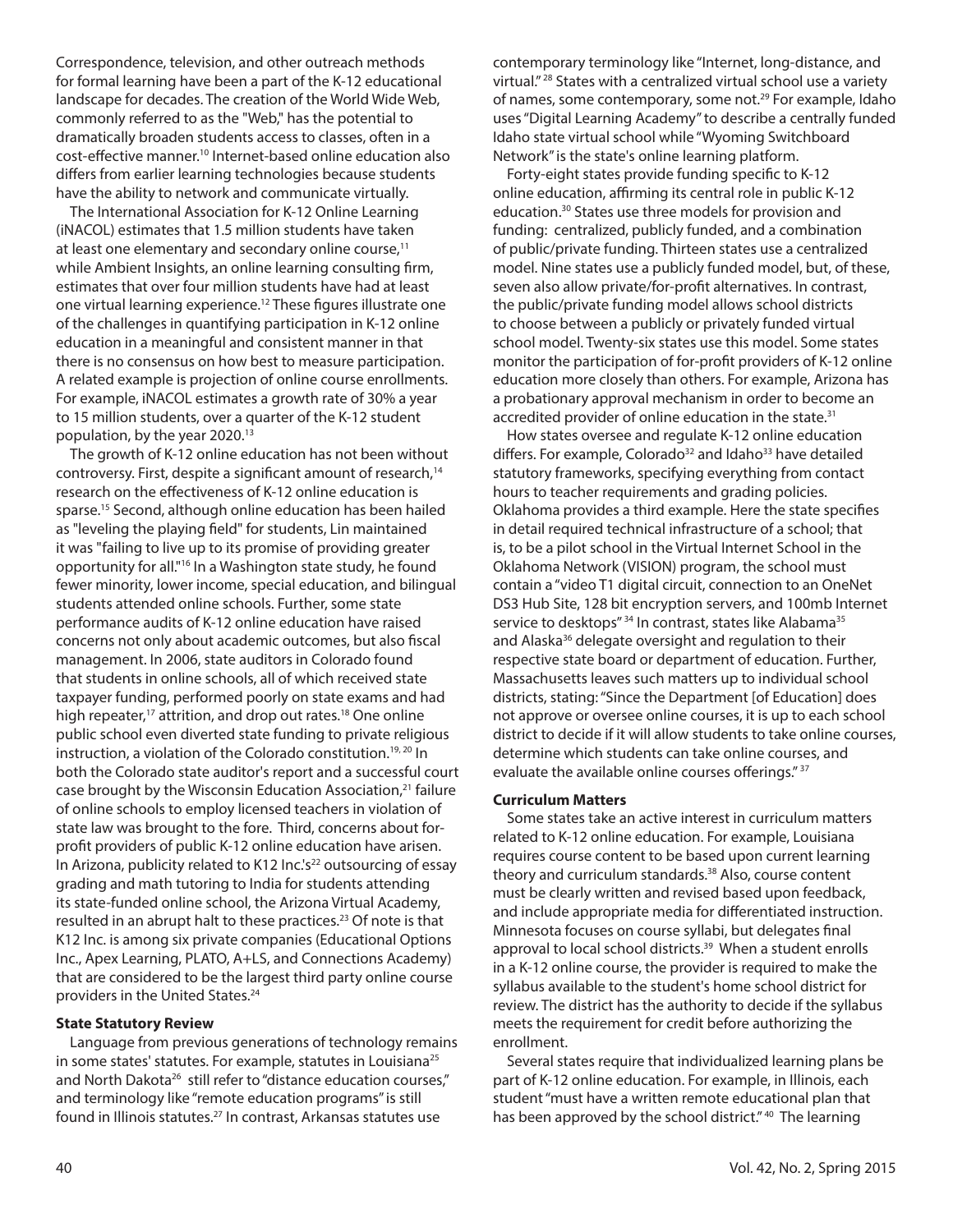plan details how achievement goals are aligned to standards, progress is reported, teachers and students interact, and compliance is achieved. This educational plan even details participation in extracurricular activities,<sup>41</sup> responsibilities of the student's family, and district allocation guidelines. Other states that require individualized learning plans for K-12 online education include Alabama,<sup>42</sup> Alaska,<sup>43</sup> California,<sup>44</sup> and Wyoming.<sup>45</sup>

A few states have moved toward integrating online coursework into K-12 education by making it a graduation requirement. In 2006, Michigan became the first state to require students to to complete online coursework as a graduation requirement.46 All students are required to take a fully online course or complete a specific number of hours utilizing online learning in a traditional course.<sup>47</sup> Currently, Alabama requires students to "complete one online/technology enhanced course or experience prior to graduation."48 In addition, Florida mandates that each student must complete at least one course via virtual school prior to graduation.49

# **Academic Integrity in an Online Education Environment**

Academic integrity is as important in an online education environment as it is in a traditional classroom setting. Missouri requires students to be made aware of academic integrity issues, such as plagiarism, before enrollment in an online course.50 In Missouri, the authority for disciplinary action lies with the school district in which the student is enrolled, although virtual schools have disciplinary authority as well. Issues of due process inevitably follow academic integrity issues. To ensure the rights of online students, states like Alaska require that "the student and parent have the same right to access the district appeal process as students and parents in the district's other programs."51 Some states also require that student exams in online courses be proctored. For example, Maine requires that exams and state assessments be conducted in "an environment directly monitored by a teacher or administrative staff." <sup>52</sup> Arizona, <sup>53</sup> Idaho, <sup>54</sup> Mississippi,<sup>55</sup> and South Carolina<sup>56</sup> have similar requirements. In Illinois, online students enroll in an "attendance" center where attendance is recorded and tests are administered.<sup>57</sup>

## **Teaching in K-12 Online Education**

In general, all states require public school teachers to be licensed or certified, but each state has its one unique set of requirements. In addition, a number of states offer a range of "alternative" routes to teacher licensure. There is no single, comprehensive source at present that details and compares all of these, much less whether or not exceptions are made for those teaching K-12 online courses, or, conversely, whether or not there are additional requirements. This section takes a more general approach by examining a selection of state laws and policies that addresses current teaching issues related of K-12 online courses.

Taking a proactive approach, Idaho has created a set of ten standards for online teachers, including articulated knowledge, dispositions, and performances on state standards.<sup>58</sup> In order to avoid loopholes, West Virginia law makes explicit that online teachers must also be trained

in "classroom management" and "monitoring of student teaching," just as traditional classroom teachers are.59 In contrast, Texas has developed an alternative teacher certification pathway specifically for those who seek to teach K-12 online courses.<sup>60</sup> Given a concern for teaching and learning conditions, Minnesota law requires that "...unless the commissioner grants a waiver, a teacher providing online instruction must not instruct more than 40 students in any online learning courses or program." 61

The online learning environment involves more than just certified teachers. For example, Kentucky requires state teacher training institutions to build programs to train "online coaches" for students in the online elementary and secondary education systems.62 Colorado law recognizes "mentors," individuals who provide learning center supervision for online coursework, as paraprofessionals who do not need to be certified teachers as long as they meet paraprofessional requirements.63

## **Conclusions and Recommendations for Future Research**

The purpose of this article was to provide the reader with a snapshot of current state regulatory frameworks related to elementary and secondary online education. In addition to background information about K-12 online education, the article offered an analysis of selected state statutes, curriculum matters, academic integrity, and teaching related to elementary and secondary online education. In a 50-state environment, statutes and policies are as varied as the states themselves. Perhaps the only common thread is teacher certification, but even there, each state has its own set of requirements; and it is unclear if the advent and growth of K-12 online education has resulted in significant changes in a licensure regime largely based upon traditional brick-andmortar classrooms.

Without overreaching, it is safe to conclude that K-12 online education has a secure foothold in a world that requires a populace comfortable and competent with technology. At the same time, this article presents evidence of both the promise and peril of K-12 online education; that is, the promise of universal student access and the peril of romanticizing the ease of achieving it. If nothing else, this article lays the groundwork for a broad range of future research. For example, given the critical importance of K-12 online education, is it advisable from a policy perspective to have 50 fragmented approaches? Or, in an increasingly competitive global environment, is guaranteeing equity of access to K-12 online education a compelling national interest? If so, does this constitute a rationale for a new National Defense Education Act (NDEA),<sup>64</sup> one that moves beyond the original emphasis on the teaching of mathematics, science, and foreign language to expanding educational opportunity through online learning?

W

# **Endnotes**

<sup>1</sup> Elementary and secondary online education is hereafter referred to as K-12 online education.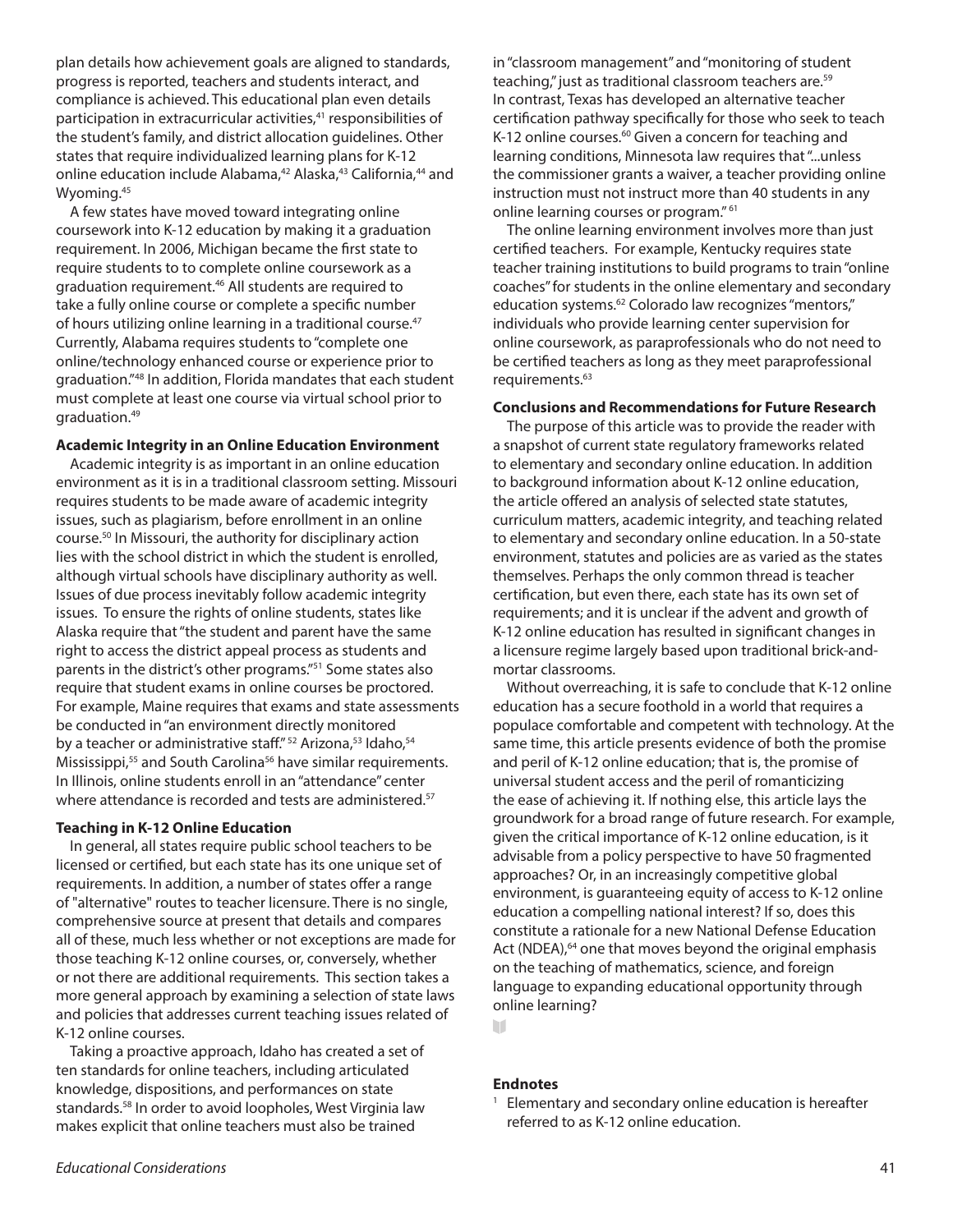- <sup>2</sup> Blackboard Inc., is a for-profit company which "...provides enterprise technology and solutions for the educational industry," *Bloomberg Business*, http://www.bloomberg.com/ research/stocks/private/snapshot.asp?privcapId=25643.
- <sup>3</sup> There is no common definition of "flipped learning." See, Robert Talbert, "Toward a Definition of 'Flipped Learning,'" *Chronicle of Higher Education*, April 1, 2014, http://chronicle. com/blognetwork/castingoutnines/2014/04/01/towarda-common-definition-of-flipped-learning. Talbert noted that not only is there a lack of a common definition of flipped learning, there is also a lack of consensus as to how (or whether) to differentiate between a flipped classroom and flipped learning. In addition, he pointed out that a recently formed nonprofit organization is seeking to develop a comprehensive definition of flipped learning that emphasizes a flexible environment, a student-centered learning culture, intentional content, and "...a reflective, accessible instructor who collaborates with other educators and takes responsibility for perfecting one's craft."
- <sup>4</sup> Blackboard, "2013 Trends in Online Learning: Virtual, Blended and Flipped Classrooms," http://whitepapers. blackboard.com/2013Trends.
- <sup>5</sup> Clayton M. Christensen, Michael B. Horn, and Curtis W. Johnson, *Disrupting Class: How Disruptive Innovation Will Change the Way the World Learns* (New York: McGraw Hill, 2008), 103.
- <sup>6</sup> KnowledgeWorks was founded in 2000, and, according to its web site, "...has evolved first from an involved philanthropy focused exclusively in Ohio to become an operating foundation and finally a social enterprise engaged in work across the United States," http://knowledgeworks.org/ about/our-history.
- <sup>1</sup> KnowledgeWorks, "Recombinant Education: Regenerating the Learning Ecosystem," http://knowledgeworks.org/ future-of-learning.
- <sup>8</sup> Ibid.
- <sup>9</sup> According to the Southern Association of Colleges and Schools, "...distance education is a formal educational process in which the majority of the instruction (interaction between students and instructors and among students) in a course occurs when students and instructors are not in the same place. Instruction may be synchronous or asynchronous. A distance education course may use the internet; one-way and two-way transmissions through open broadcast, closed circuit, cable, microwave, broadband lines, fiber optics, satellite, or wireless communications devices; audio conferencing; or video cassettes, DVD's, and CD-ROMs if used as part of the distance learning course or program" (p. 1). See, Southern Association of Colleges and Schools, "Distance and Correspondence Education: Policy Statement," January 2012, http://www.sacscoc.org/ pdf/Distance%20and%20correspondence%20policy%20 final.pdf. In contrast, "online education," also referred to as "online learning," can be defined as, "...learning that takes place partially or entirely over the Internet. This definition excludes purely print-based correspondence education, broadcast television or radio, videoconferencing, videocassettes, and stand-alone educational software

programs that do not have a significant Internet based instructional component" (p. 9). See, Barbara Means, Yukie Toyama, Robert Murphy, Marianne Bakia, and Karla Jones, "Evaluation of Evidence-Based Practices in Online Learning: A Meta-Analysis and Review of Online Learning Studies" (Washington, DC: U.S. Department of Education Office of Planning, Evaluation, and Policy Development Policy and Program Studies Service, September 2010), http://www2. ed.gov/rschstat/eval/tech/evidence-based-practices/ finalreport.pdf.

- <sup>10</sup> Edward Lin, "Virtual Schools: Real Discrimination," 32 *Seattle University Law Review* 32:1:178.
- <sup>11</sup> International Association for K-12 Online Learning, "Technology Assisted Project-Based Instruction Program," http://www.inacol.org/research/docs/TAPBI.pdf.
- <sup>12</sup> Ambient Insight, "Ambient Insight's Learning Technology Taxonomy 2013," http://www.ambientinsight.com/ Resources/Documents/AmbientInsight\_Learning\_ Technology\_Taxonomy.pdf.
- <sup>13</sup> International Association for K-12 Online Learning, "Technology Assisted Project-Based Instruction Program."
- <sup>14</sup> See, for example, "Research on the Effectiveness of Online Learning: A Compilation of Research on Online Learning," The Future of State Universities, September 2011, http:// www.academicpartnerships.com/sites/default/files/ Research%20on%20the%20Effectiveness%20of%20 Online%20Learning.pdf.
- <sup>15</sup> See, Gene V. Glass and Kevin G. Welner, "Online K-12 Schooling in the U.S.: Uncertain Private Ventures in Need of Public Regulation" (Boulder, CO: University of Colorado, National Education Policy Center, October 2011), http:// nepc.colorado.edu/files/NEPC-VirtSchool-1-PB-Glass-Welner. pdf.
- <sup>16</sup> Lin, "Virtual Schools: Real Discrimination."
- <sup>17</sup> "Repeaters" refers to students who must repeat a grade.
- <sup>18</sup> Office of the State Auditor, "Online Education," Performance Audit (Denver, CO: State of Colorado, November 2006), 2, http://extras.mnginteractive.com/live/media/site36/2006/1 211/20061211\_095903\_HopePDF.pdf.
- <sup>19</sup> Ibid., 3.
- <sup>20</sup> Not all states have such prohibitions in their constitutions. In such cases, some states, like Florida and Alaska, have enacted law or administrative code that requires statefunded K-12 online courses and programs be nonsectarian in nature. See, Fla. Stat. § 1002.45; and Alaska Admin. Code tit. 4, § 33.441(h).
- <sup>21</sup> *Johnson v. Burmaster*, 744 N. W. 2d 900 [229 Ed. Law Rep. [859]] (Wis. App. 2007).
- $22$  K12 Inc., also referred to as K<sup>12</sup>, is a publicly traded for-profit business. See www.k12.com. Companies like K12 Inc. are also referred to as education management organizations or EMO's. However, it is important to note that the term EMO
- encompasses both nonprofit and for-profit entities. 23 Andrew Trotter, "K12 Inc. Scraps India Outsourcing," *Education Week*, September 10, 2008, http://www.edweek. org/ew/articles/2008/09/10/03outsource.h28.html. K12 Inc. was also an online education provider named in the Wisconsin litigation.